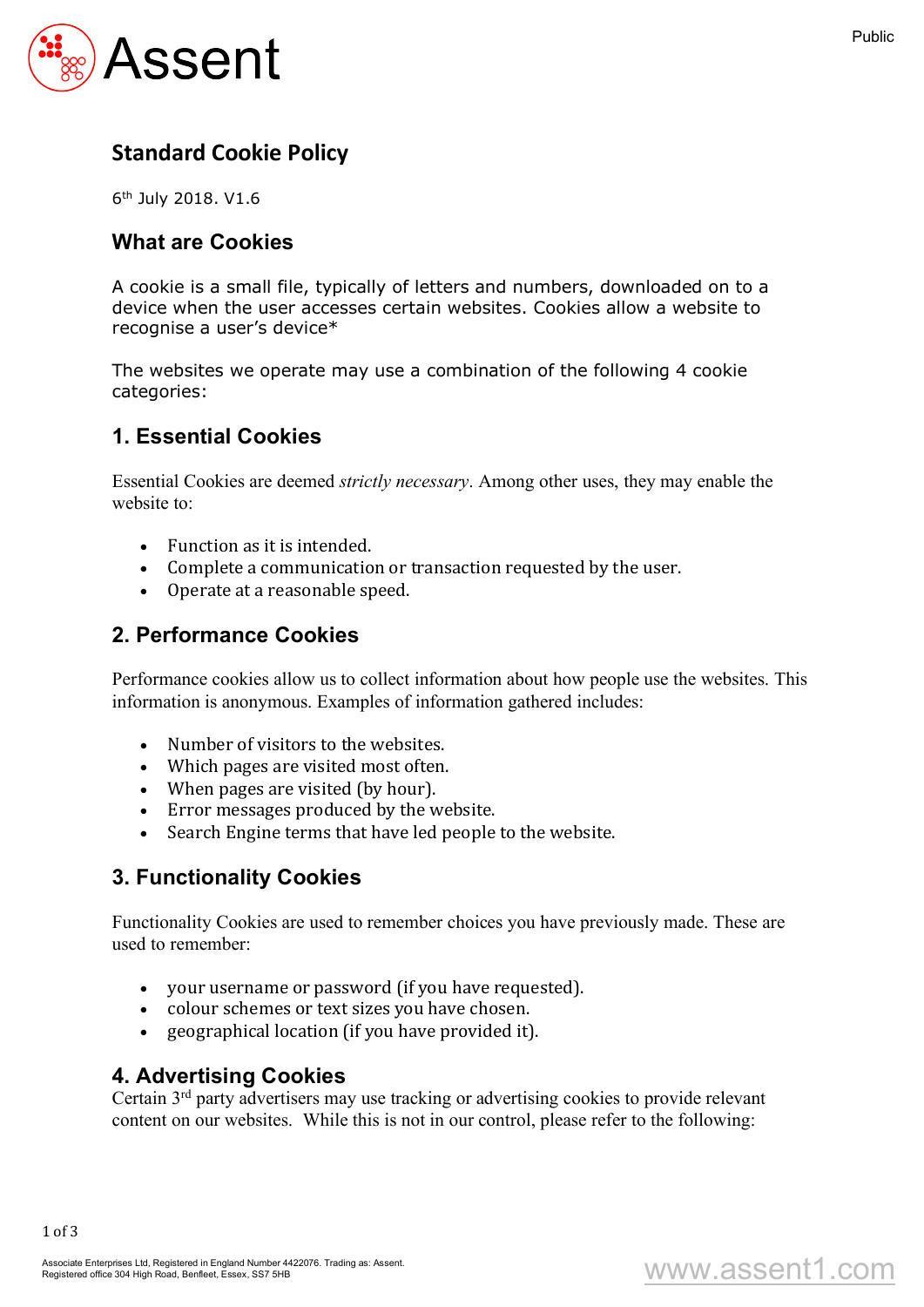

### **Cookies**

The following cookies may contain personal data:

| <b>Provider</b>                                                  | <b>Purpose</b>                                                                           |
|------------------------------------------------------------------|------------------------------------------------------------------------------------------|
| Google Analytics                                                 | To monitor and improve our websites.                                                     |
| <u>https://support.google.com/analytics/answer/6004245?hl=en</u> |                                                                                          |
|                                                                  |                                                                                          |
| Facebook Pixel                                                   | To monitor pages visited on our website and display<br>relevant advertising on Facebook. |
| <u>https://www.facebook.com/full_data_use_policy</u>             |                                                                                          |
|                                                                  |                                                                                          |
| Google Adsense                                                   | To display advertising on our websites.                                                  |
| https://support.google.com/adsense/answer/1348695?hl=en-GB       |                                                                                          |
|                                                                  |                                                                                          |
| Zendesk / Zopim Chat                                             | To provide a chat facility on our websites, allowing visitors<br>to talk to our staff.   |
| https://www.zopim.com/privacy.html                               |                                                                                          |
|                                                                  |                                                                                          |
| Fresh Chat                                                       | To provide a chat facility on our websites, allowing visitors<br>to talk to our staff.   |
| https://www.freshworks.com/list-of-cookies/                      |                                                                                          |

# **Advertising**

Here's what you need to know about the advertising on some of our sites:

- Third party vendors, including Google, use cookies to serve ads based on a user's previous visits to our website or other websites. See above.
- Google's use of advertising cookies enables it and its partners to serve ads to users based on their visit to our sites and/or other sites on the Internet.
- You may opt out of personalised advertising by visiting Ads Settings. (Alternatively, you can direct users to opt out of a third-party vendor's use of cookies for personalised advertising by visiting www.aboutads.info),

# **Browser Settings & More Information**

All major browsers provide settings for users to manage their cookies. For more information please visit:

2 of 3